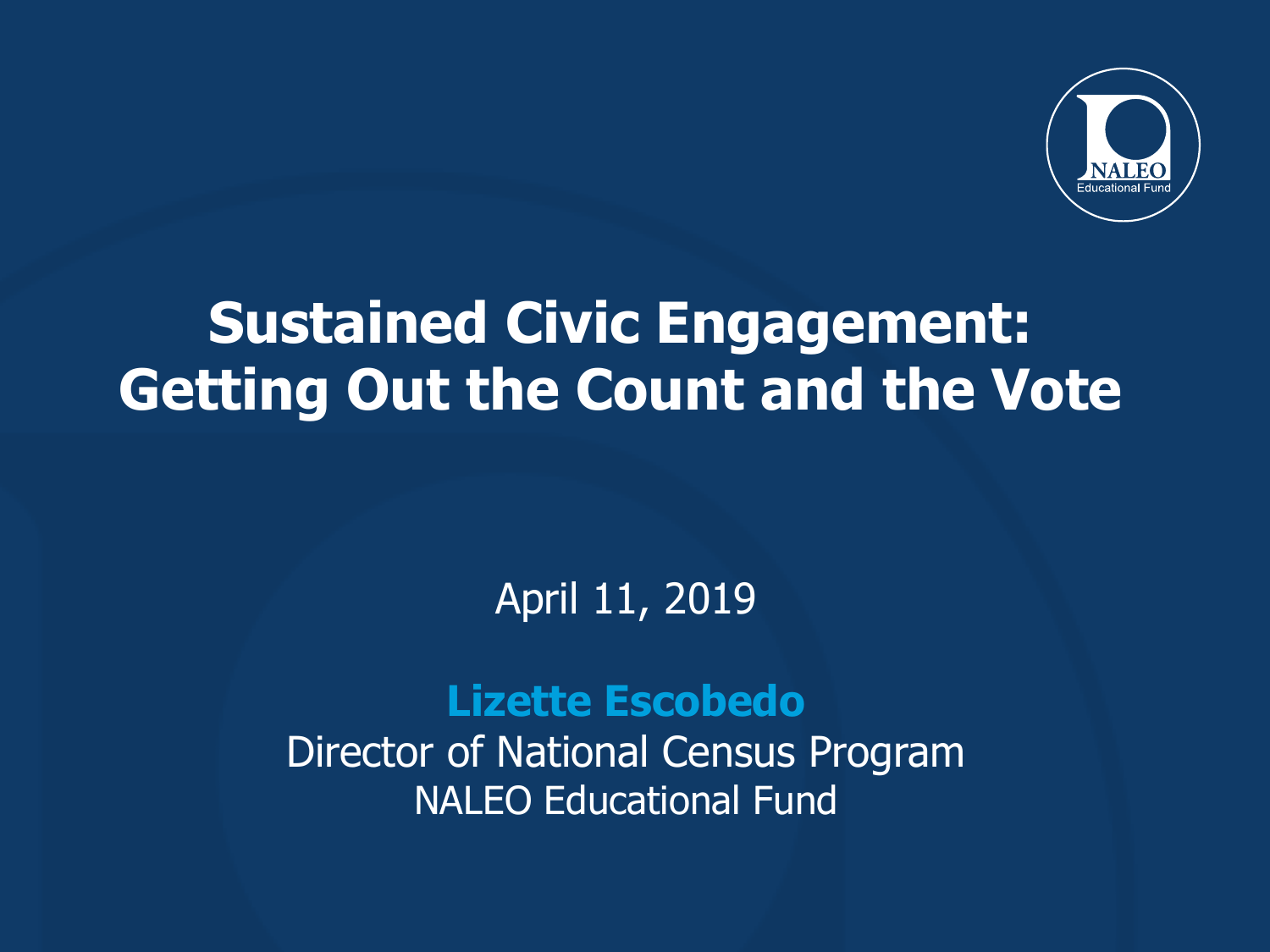# **About NALEO Educational Fund**



The nation's leading  $501(c)(3)$  non-profit organization that facilitates full Latino participation in the American political process, from citizenship to public service.

Established in 1981, NALEO Educational Fund is governed by a 15-member Board of Directors.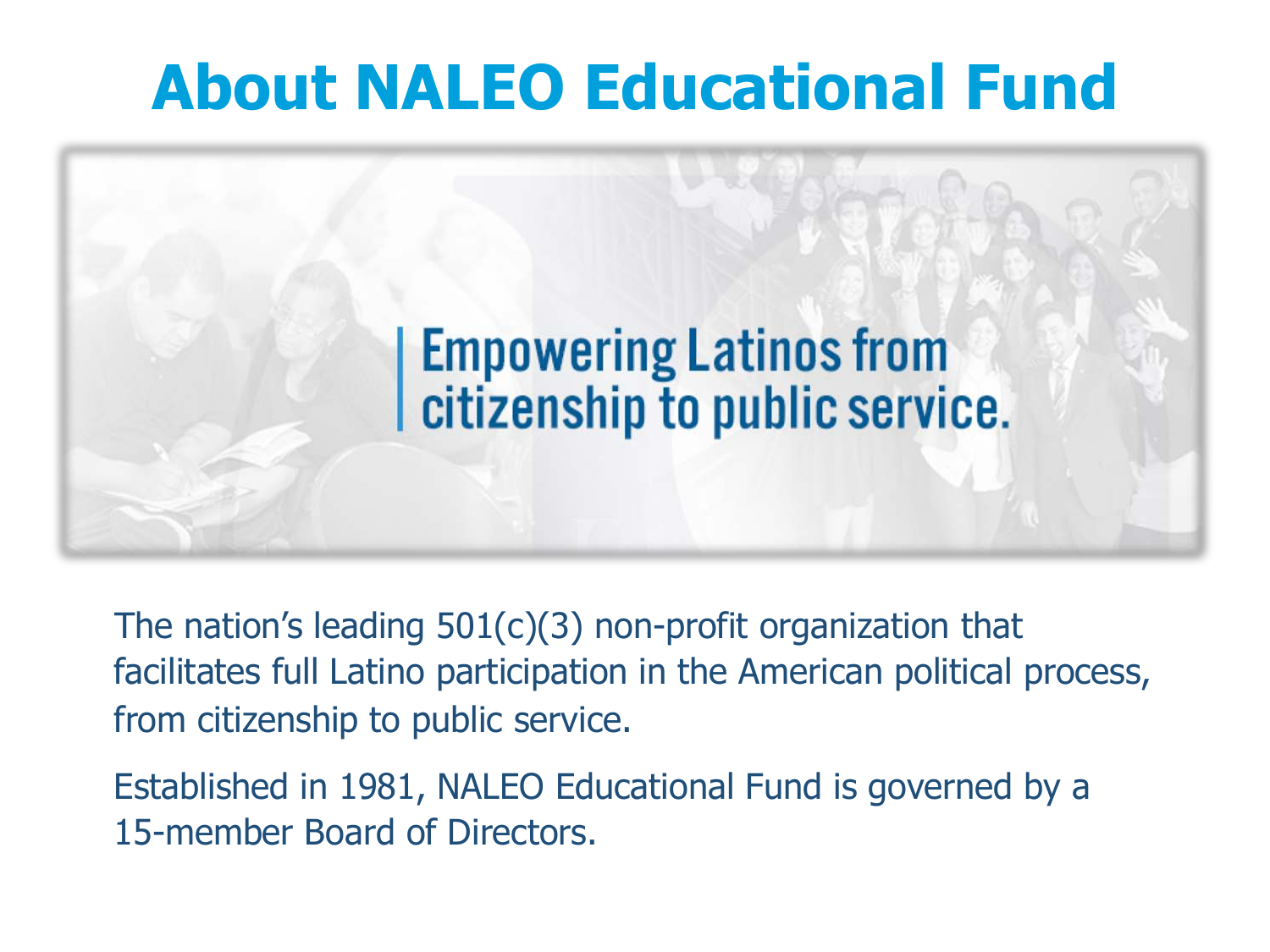**NALEO Educational Fund achieves its mission through three major strategies:**



**Policy, Research & Advocacy**



**Constituency Services**



**Civic Engagement**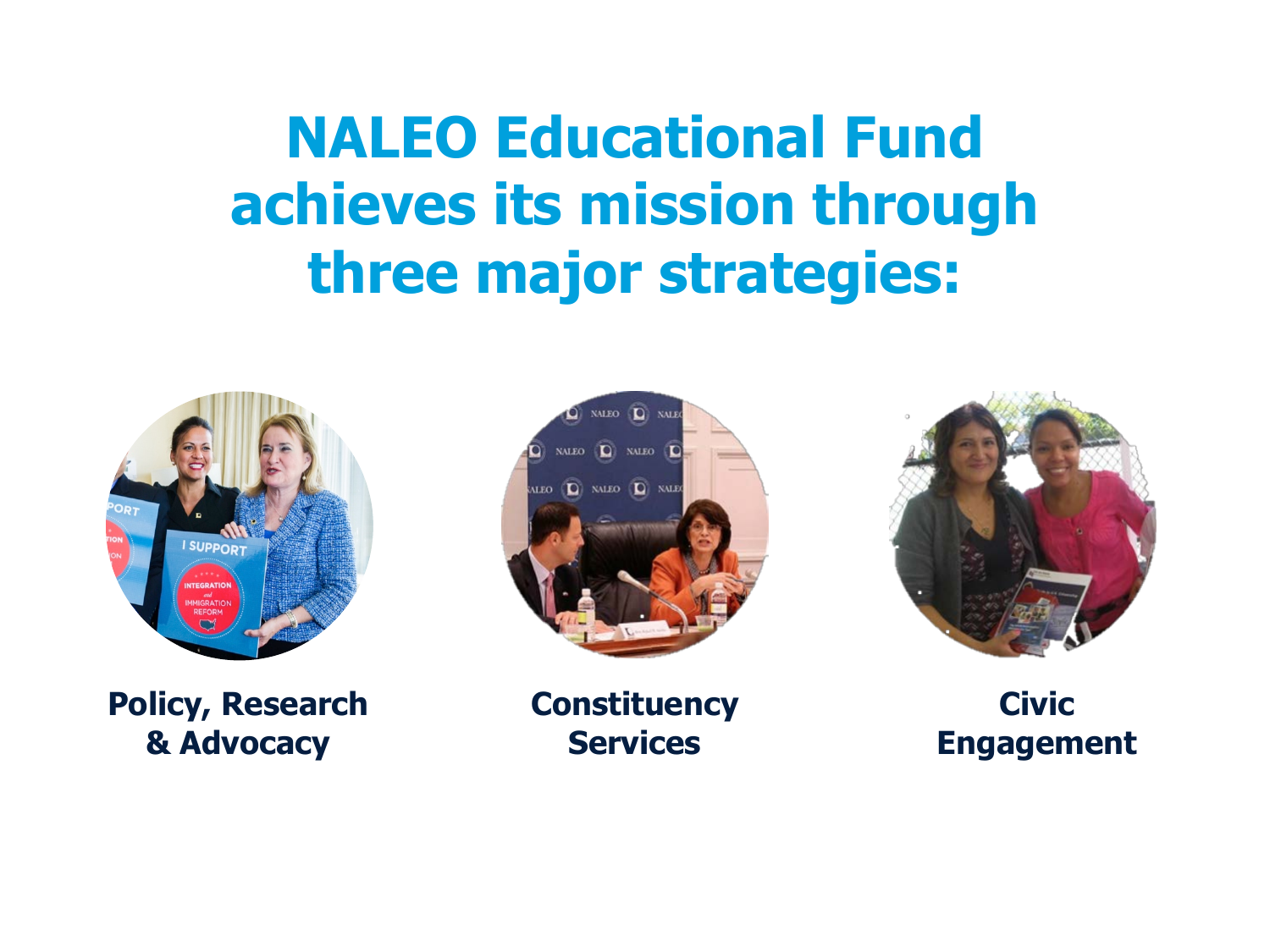

The *iHágase Contar!* Census 2020 Campaign is a national effort led and developed by NALEO Educational Fund.

The *iHázme Contar!* Campaign, is a sub-campaign focused on achieving a full count of very young Latino children (ages 0-5).

Both campaigns will focus on regions with significant Hard-To-Count (HTC) Latino communities and a notable undercount of Latino children. Nationally, the *iHágase Contar!* Census 2020 campaign will provide partners with a number of resources, including:

- $\checkmark$  "Train-the-trainer" workshop opportunities;
- $\checkmark$  State of the Census 2020 briefings;
- $\checkmark$  Campaign material and promotional information;
- $\checkmark$  Public awareness events and informational panels;
- $\checkmark$  Digital and traditional media efforts;
- $\checkmark$  National bilingual information and referral hotline 877-EL-CENSO (877-352-3676);
- $\checkmark$  Informational Website: **hagasecontar.org** (launches April 1, 2019).

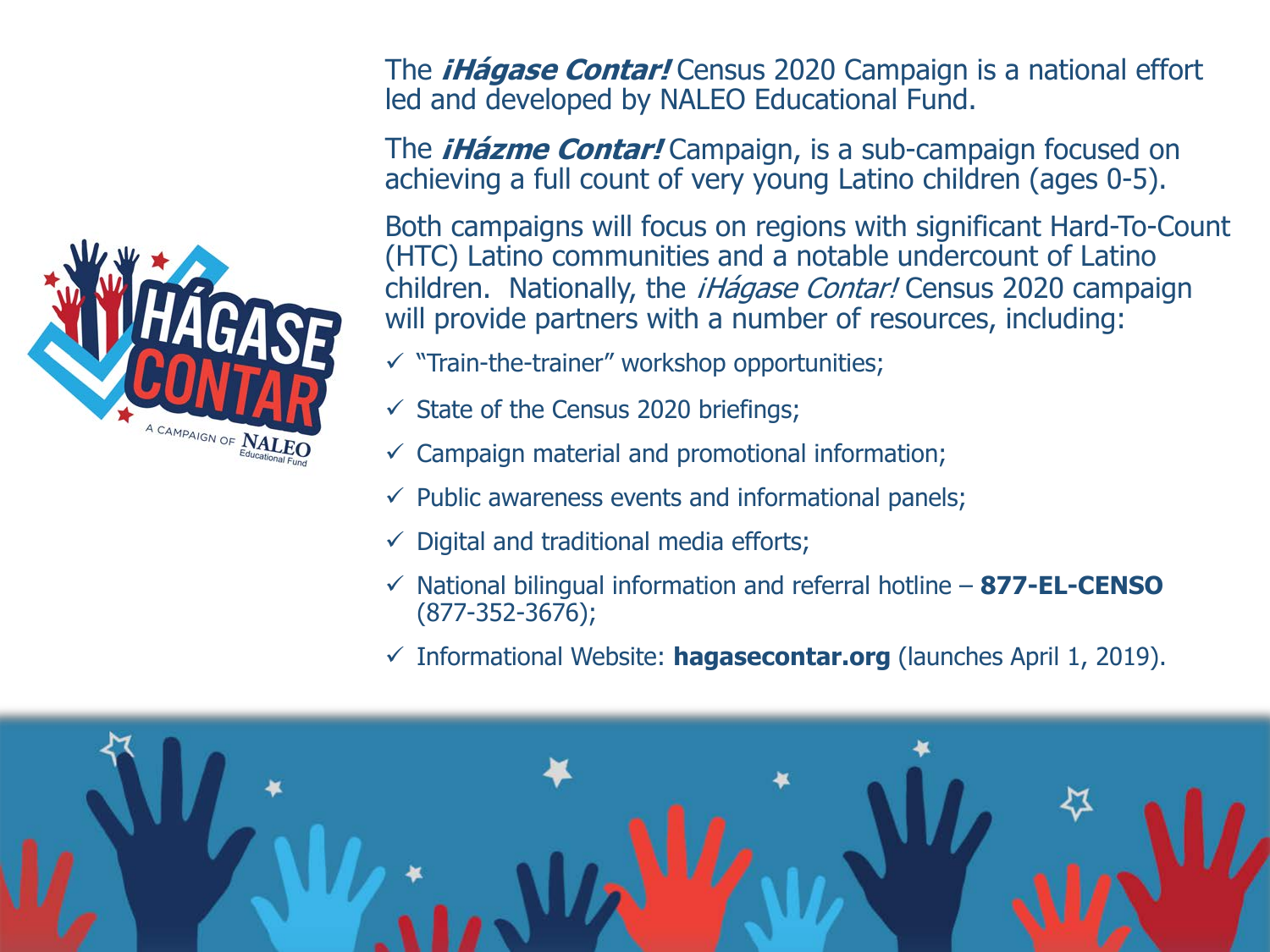# **Sustained Engagement Opportunities**

Census provides a unique opportunity for **sustained civic engagement**

According to previous research by the NALEO Educational Fund - converting low propensity voters to mid / high propensity voters requires sustained engagement.

**Relational organizing** is key to developing trust in the community

Developing brand identity, name recognition, and a relationship between organization and voter is only achieved through sustained ongoing engagement

It is key to deliver one message, one call to action, and meet voters where they are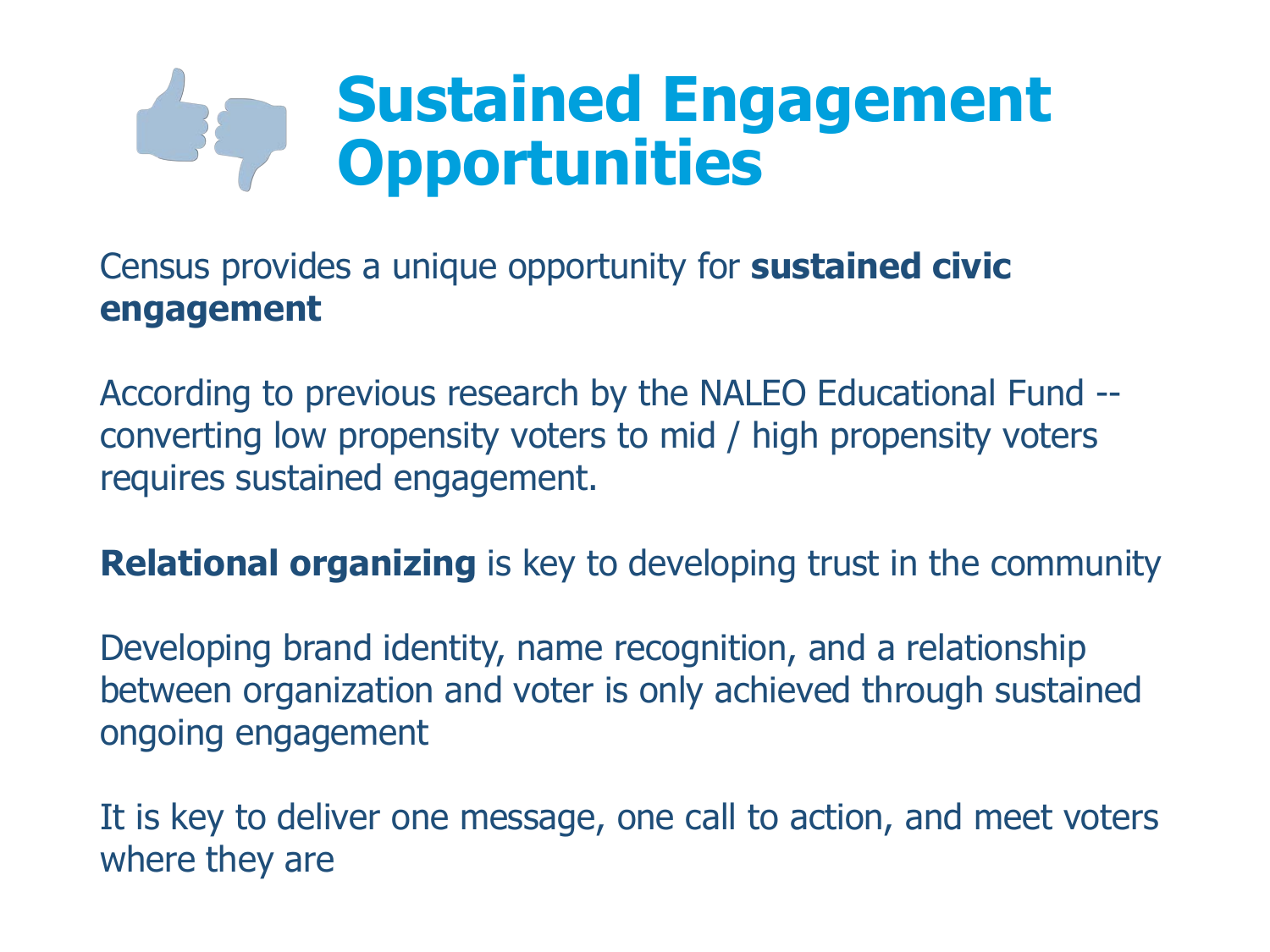

Sustained midterm and general election GOTV campaigns might create voter / contact fatigue at the doors.

According to our census messaging research, people are weary about home visits

Collecting online census questionnaire entries via third party assistance might create more security challenged than opportunities

• Title 13 protections only cover sworn in enumerator Census Bureau staff

Developing an outreach effort that does not combine message but sustains communication through a timeline strategy is most effective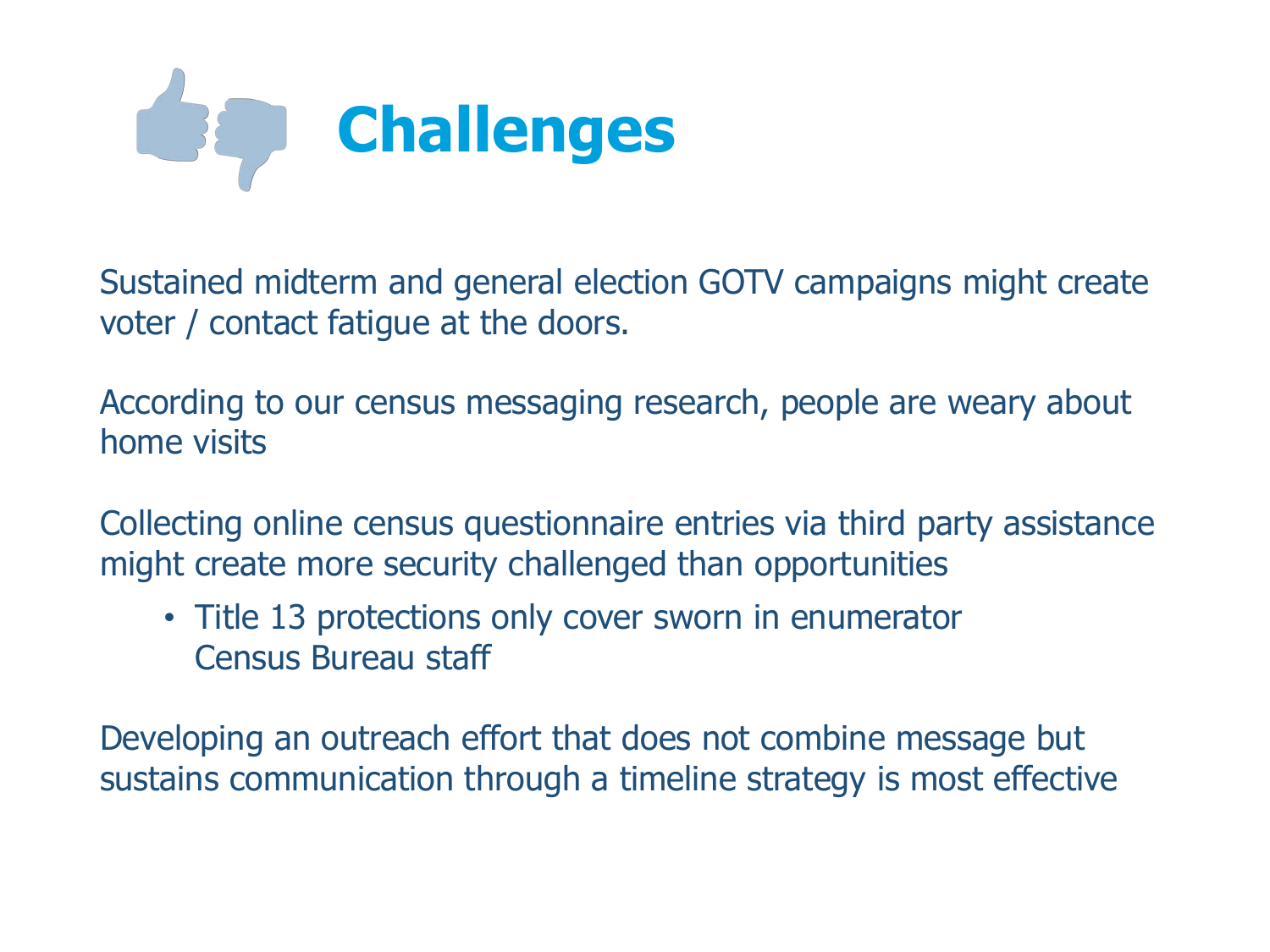# **Integrated GOTC-GOTV Timeline**



### **2019**



September 4: National Voter Registration Day

### **2020**



- February 17: CA Voter Registration Deadline
- **March 3: CA Primary Election**



**March 12 - April 30: Self Response phase of census April 1: CENSUS DAY!**



- May 13 July: Primary NRFU operation
- September 2: National Voter Registration Day



October 19: General Election Voter Registration Deadline November 3: General Election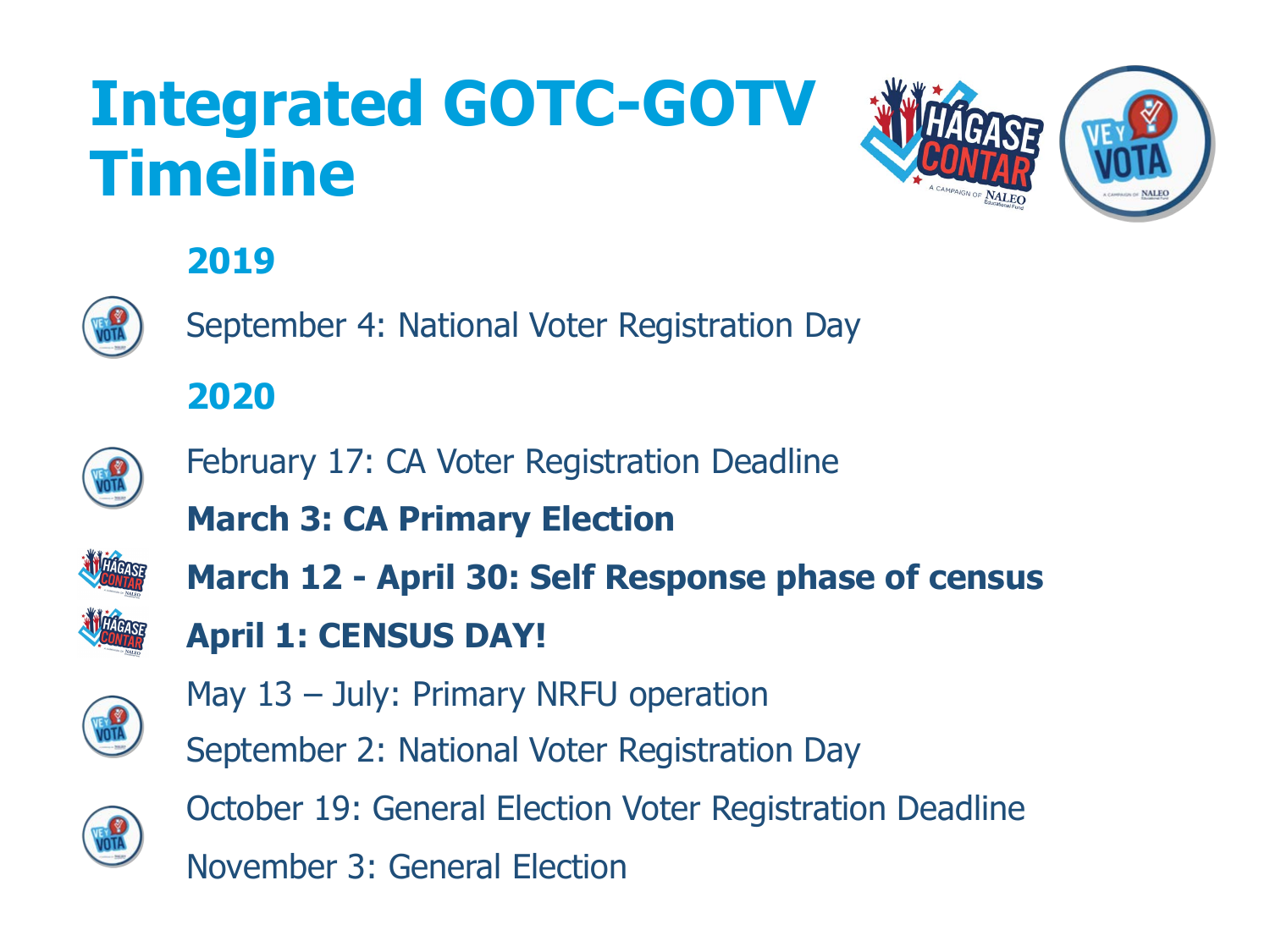### **In 2019 the NALEO Educational Fund conducted a GOTC experiment among Latinos in Inland Empire & Orange County**

**"Which mode of contact is most effective in persuading a registered voter to fill out online survey?"**

#### **Experimental conditions –**

- SMS Reminder
- Telephone Reminder
- No Reminder

#### **Research Goals:**

- Test engagement strategy
- Use findings to fine-tune Census community education and mobilization campaign
- Share and iterate

#### **Methodology**

- at least 8k Latino household in OC,
- at least 8k Latino household in the IE.
- Low propensity voters that live in high, Census low response score areas.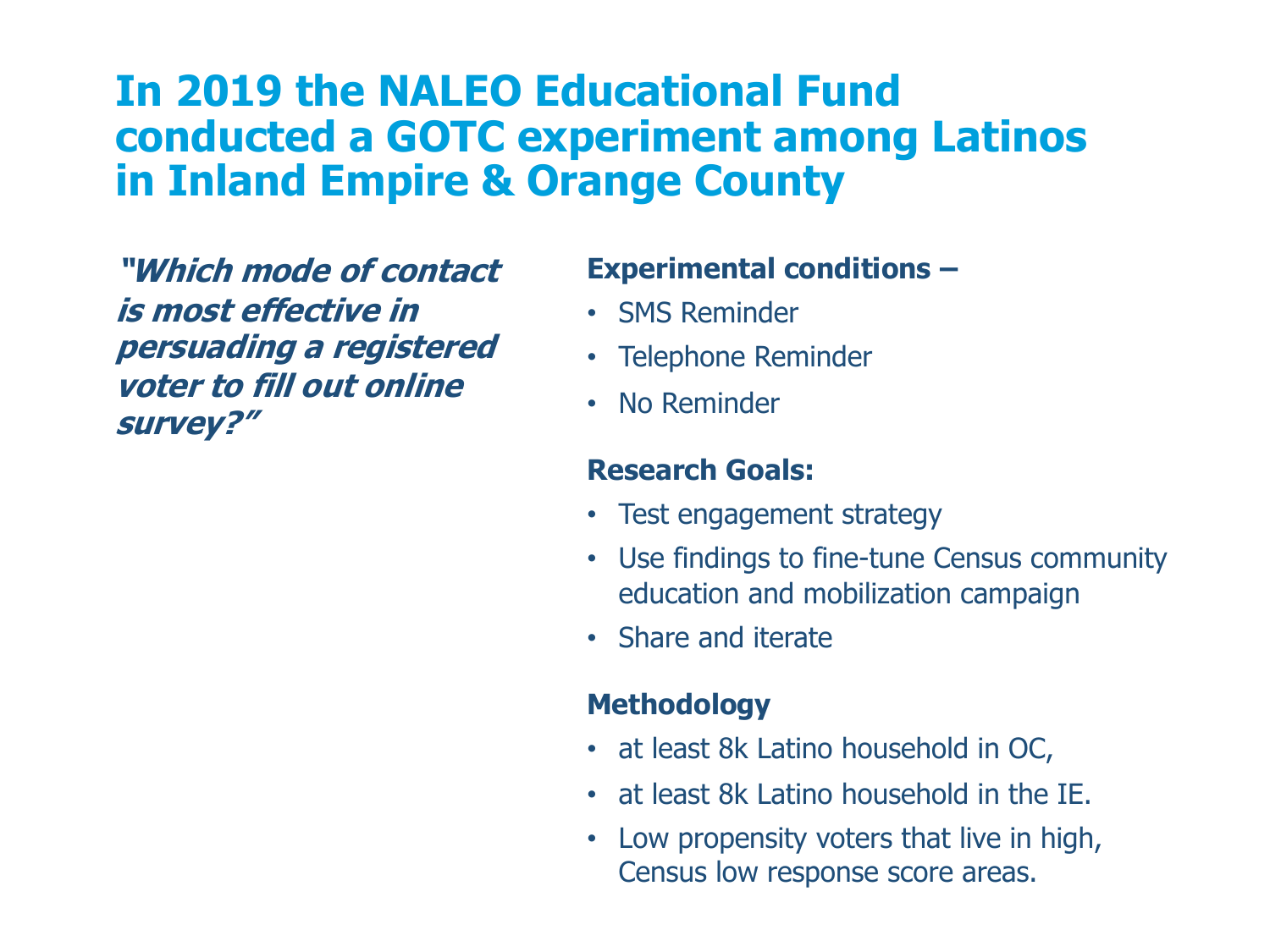# **Findings**



#### **Phone treatment of voters did not yield any online survey completions**

- Older Latinos rely on landlines
- Adding SMS reminder might increase participation

SMS treatment of voters were more likely to complete the online survey

**Latinos are Hard to Reach** – phone number quality and "not home" rates continue to diminish effectiveness of phone campaigns



#### **Latinos are diverse in how they communicate**

- Latino youth are driving social media use
- 18-24 Latino youth had higher response with cell phone over landline

#### **Additional Recommendations:**

- **Phone reminder followed by SMS** might yield more responses
- Messages sent from **trusted messengers**
- Ensure that an SMS program is preceded by **meaningful engagement.**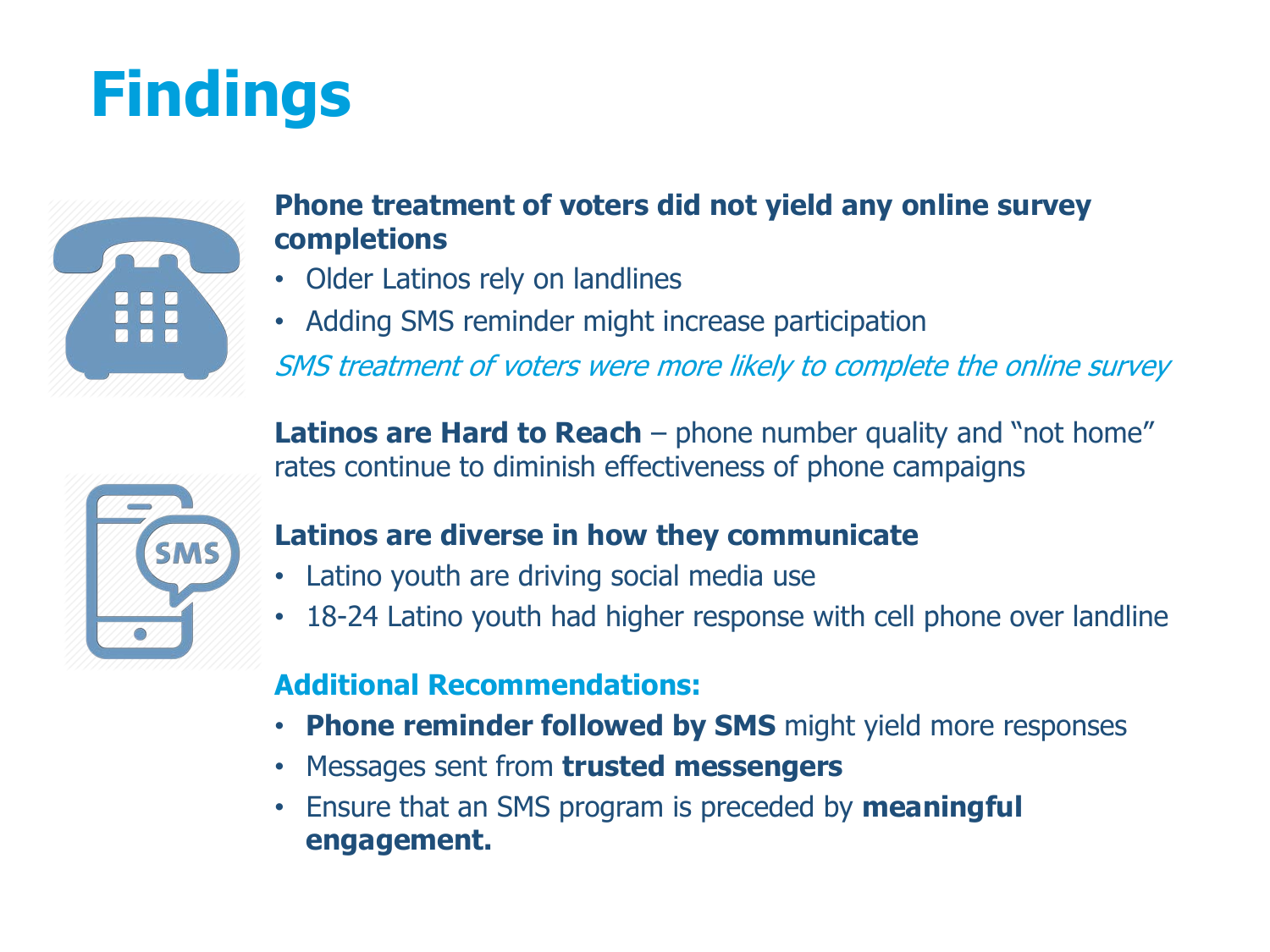# **Recommendations**

### **Consider using age group targets for SMS and Phone programs.**

• Older Latinos can be contacted via phone with SMS reminder message.

Use **tested messages** to persuade a household to fill out the Census

Use **trusted messengers** and multiple engagement opportunities

Identify additional **data sources** to supplement phone lists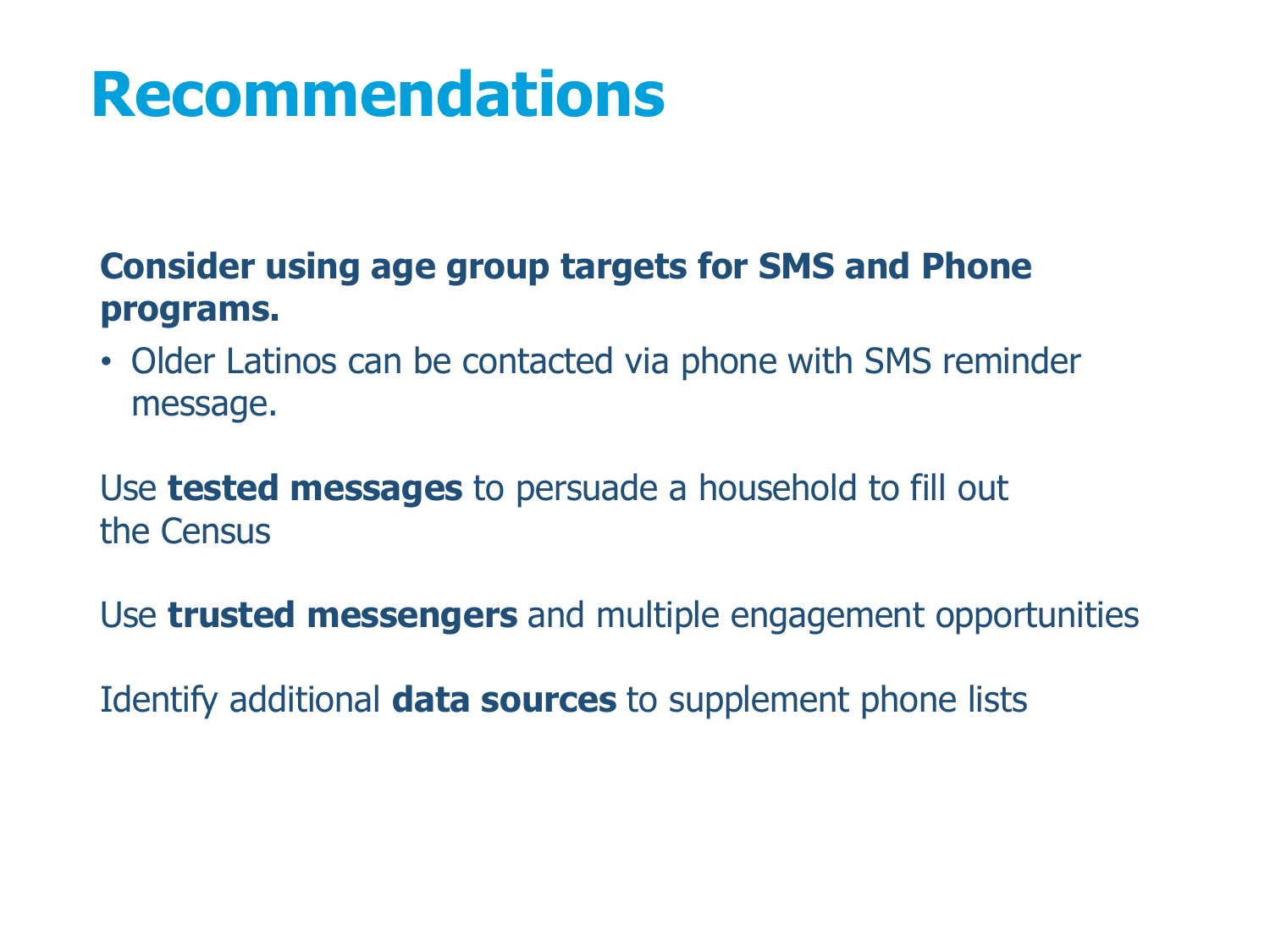# **Ways to get involved with Census 2020**

- $\checkmark$  Disseminate census information and education via direct services, upcoming events, or digital platforms
- $\checkmark$  Serve as a Community Assistance Center
- $\checkmark$  Serve as a Community Information Center
- ü Subscribe to our e-mail list: Email to **censusGOTC@naleo.org** with "Subscribe" in the subject.
- ü Join our SMS list: Text "CENSUS" to **97779**
- $\checkmark$  Partner on key dates and national days of action
- $\checkmark$  Promote our bilingual hotline (877-EL CENSO) and website (hagasecontar.org)
- $\checkmark$  Host train-the-trainers amongst your leaders
- $\checkmark$  Participate in your local CCC or reach out to Census partnership specialists
- $\checkmark$  [Contact a NALEO Ed Fund regional census lead near you!](https://drive.google.com/open?id=1o7xEJ9cpH_-ziQ2HTsVVW3Cd0eKbulLh)